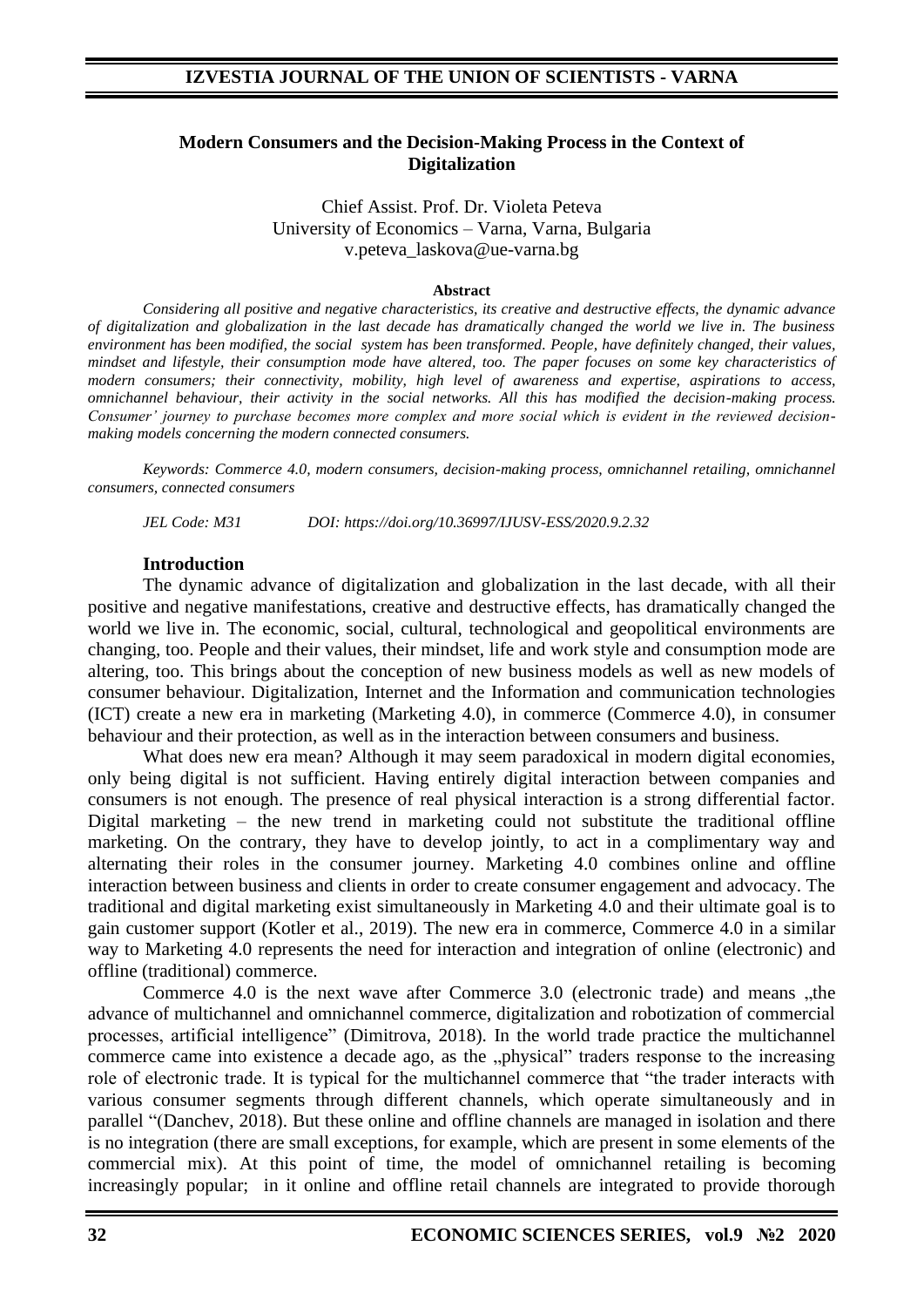# **IZVESTIA JOURNAL OF THE UNION OF SCIENTISTS – VARNA**

consumer satisfaction and experience irrespective of contact points. The synergy in management of all sales channels and all points of contact with consumers as well as the simultaneous and synchronized management of the marketing mix have key influence in the omnichannel retail strategy. This is a serious challenge and a difficult task to management because of the fact that the consumers expect and require seamless and frictionless transition through various channels in the process of consumer experience. In reality, there are a lot of preconditions that suppose the occurrence of disruptions and conflicts in various channels because each of them has its own purpose. The end-result would be unsatisfied customers and many missed opportunities. It could be summarized that in omnichannel retailing the attention is focused on interaction and integration between all possible channels (Vernoef et al., 2015). It is also important that all participants in the supply chain should act in close cooperation, as well as the creative innovations and serious marketing research (Danchev, 2018).

#### **1. The modern consumers in the era of Commerce 4.0**

What is the factor that provokes the development and evolution of multichannel into omni channel retailing? The answer is – the consumers, themselves, and their behaviour. The modern consumers are distinguished by continuously increasing connectivity in the social media and because of this they can be called "hyperconnected" (Euromonitor, 2017). The hyper connectivity is explained with the so called "social physics", namely: social media cause measurable increase of the information speed and the interaction in both directions which leads to a change in the positions of each object (Solis, 2015). The expansion of social media (Facebook, Twitter, Google+, LinkedIn, Instagram) creates large online communities, distances are deleted, boundaries transformed, both in geopolitical and social aspect. The world is no longer vertical but more horizontal<sup>1</sup>, not so much individual but social (Kotler et al., 2019). The end result is a "smaller" and more connected world. This world is a place where people are sympathetic, socially committed, egotist and at the same time altruist, sharing resources and assets but also – thoughts, ideas, experiences, practice. In future consumes will ask themselves questions which are essentially more philosophical and existential rather than economic (Peteva, 2018). Those will be questions concerning values and priorities in life, meaning, relativity, consequences of decisions made and not made, global ethics of consumer society, the future of our planet. The modern consumer, especially the future consumer would not be homo economicus, but homo reciprocans (Bowles, 2011), i.e. sympathetic human – sharing reciprocal motives, sympathy, altruism and non-acceptance of inequality.

The modern consumers possess an exceptionally important key advantage. They have practically limitless access to information on Internet, and therefore – they have a very high level of awareness and expertise concerning: companies, products, prices, financial and stock markets, governmental and non-governmental organizations, etc. With a certain degree of conditionality, caused by informational asymmetry, it could be argued that this is the whole range of information, required for making economic, more precisely consumer decisions. Another characteristic of modern consumers is the underlying tendency to usefulness and their price sensitivity. An important feature of consumer behaviour is the increasingly pronounced striving for accessibility not ownership. A lot of consumers deny the need to own material assets (real estates, personal effects), in return for greater freedom in their lifestyle and more flexibility in their routine. (Peteva, 2018). The consumers' aspirations to access correspond directly with the rise of the shared economy which extends to more sectors and is fuelled by increasing digital connectivity of consumers. The platforms of the shared economy connect directly millions of consumers and offer the opportunity

<sup>&</sup>lt;sup>1</sup> The flow of innovations which was vertical (from companies to market), is now horizontal. The companies rely on external sources of ideas, mainly from connected consumers, whose ideas will be commercialized, according to internal possibilities of companies. The competition, also, in some sense, changes from vertical to horizontal. Digitalization gives chance to small firms to overcome the physical logistic limitations and compete with large companies.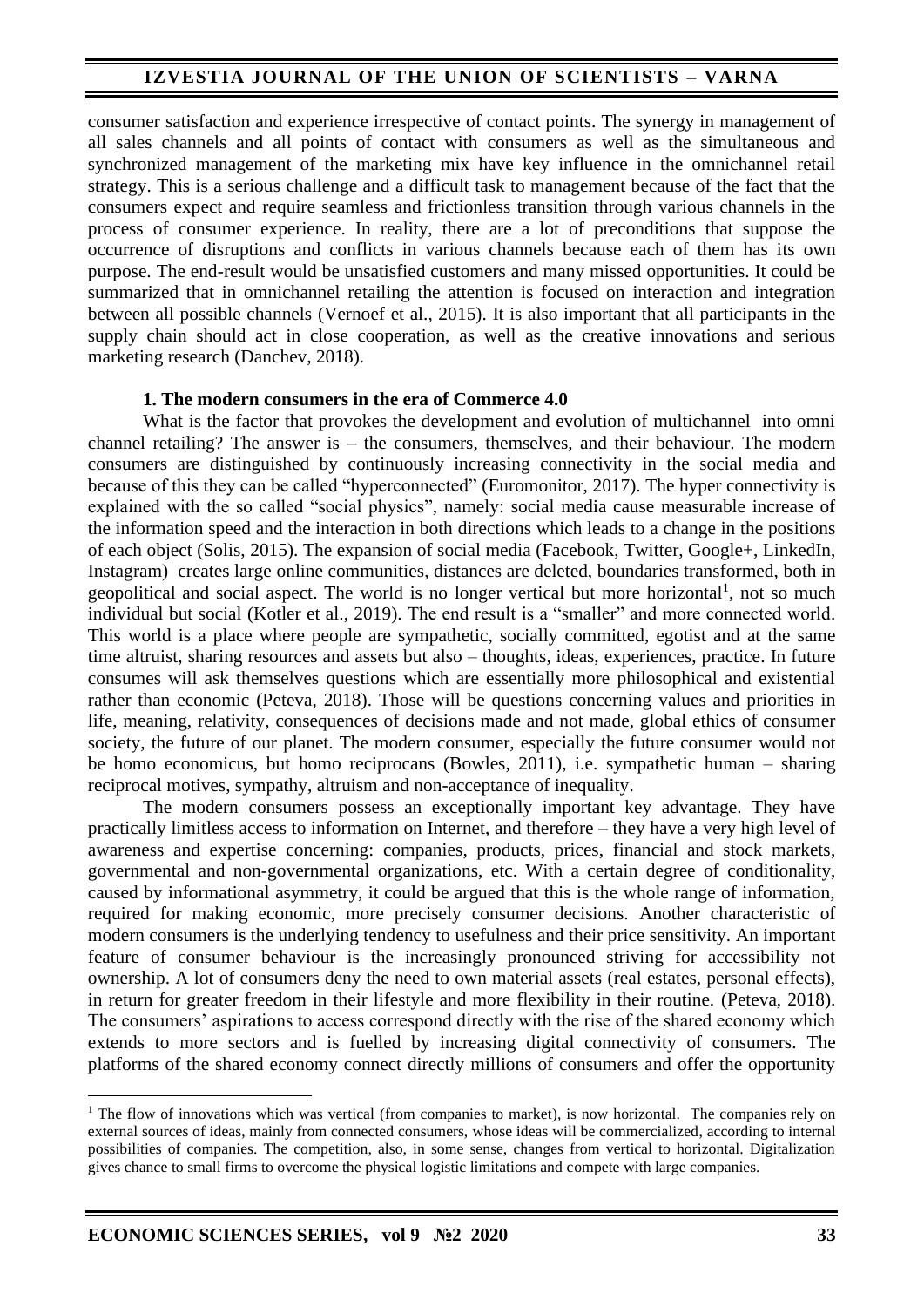to perform the following activities: sale and resale, exchange of goods and services, ideas, gift giving of new or used items, donations, financing of projects, cultural events, etc. (Dushkova, 2020).

Another important peculiarity of customers is their mobility, i.e. they are connected and at the same time mobile (through smart phones and various wearable gadgets and accessories). Therefore time becomes the scarcest resource and obtains particular value for the modern person. Hence, consumers would choose and buy those products or offers which provide convenient access and transaction, immediate meeting of their needs and fast delivery. It is of paramount importance for modern connected consumers to have access to all possible offers and points of sales (contact), the freedom to choose where and when to buy, as well as to move from one channel to another in a smooth manner. In this context, it could be argued that modern consumers are "agnostics in regards to channel" (Kotler et al., 2019) or "channel opportunists" (Danchev, 2018). What is important to them is continuity and consistency (synchronization) of information, provided by traders, as well as the smooth interaction with various sales channels (brick and mortar store, website, mobile application, commercial agents, direct sales, social media, call centers, television, etc.).

Three trends in the development of omnichannel retailing are worthy of attention. First: introduction of "webrooming"<sup>2</sup> in the offline channels; second: introduction of "showrooming"<sup>3</sup> in the online channels; third: focusing on the mobile trade in economy "on- time" or "on-demand"<sup>4</sup>.

Webrooming in offline channels, i.e. during shopping in physical commercial outlets, means that the traders provide the clients digital content that will be useful and will help them to make their purchase decisions. Different sensor technologies are used for this purpose, for example– Radio-Frequency IDentification (RFID), Near-Field Communication (NFC); smart phone applications allowing label scanning of products and QR codes; SMS with references to online content (including opinions of other clients). Since the connected consumers are constantly online on their mobile devices, they generate a significant volume of information for their behaviour, purchases, locations, surfing models (Internet traffic) activities in social media, etc. This abundant information is extremely valuable for marketers and traders; its use allows a high level of personalization of offers, as well as promotion targeting and efficiency.

Showrooming in online channels means that the merchants should introduce advantages of offline shopping ( physical visit into the sales outlet) in online channels. These advantages are mostly linked to the hedonistic shopping motives, i.e. the pleasure and enjoyment when visiting the premises. An indisputable benefit for consumers when visiting the physical sales outlets is the sensor stimulation or stimulation of their perceptions (colours, lights, music, aromas and other elements of the commercial atmosphere). Shopping is also a kind of entertainment, vanity, relaxation, and physical activity<sup>5</sup>. The other benefits for consumers are associated with their social life, relationships in social groups and communities, their aspirations, ostentation, obtaining and demonstrating status, as well as the natural human desire for face-to-face communication. It could be summarized that the hedonistic consumption is expressed in "multi sensor, fantasy and emotional aspects of interaction of consumers and products " (Hirschman et al., 1982).

Showrooming in online channels gives the clients the opportunity to shop as they examine products in physical space using their senses. The online retailers, more precisely if we call them omnichannel retailers achieve this by the technique of virtual reality (VR), for example: virtual exhibition halls, virtual stores of the type "wallpaper", imitating shelves in a grocery. The purpose

 $2$  Webrooming or ROPO model – the consumers search information online, but buy from a real, physical sales outlet.

<sup>&</sup>lt;sup>3</sup> Showrooming – the consumers search information, look around, research goods in a physical sales outlet, but buy online.

 $4$  On-time economy (economy ..., on time"); On-demand economy (economy ..., on demand").

<sup>5</sup> Hedonistic shopping may come to an unfavorable extremes: addiction, psychological dependency from shopping, escape from depressions. There exists even a diagnose CSD – compulsive shopping disorder.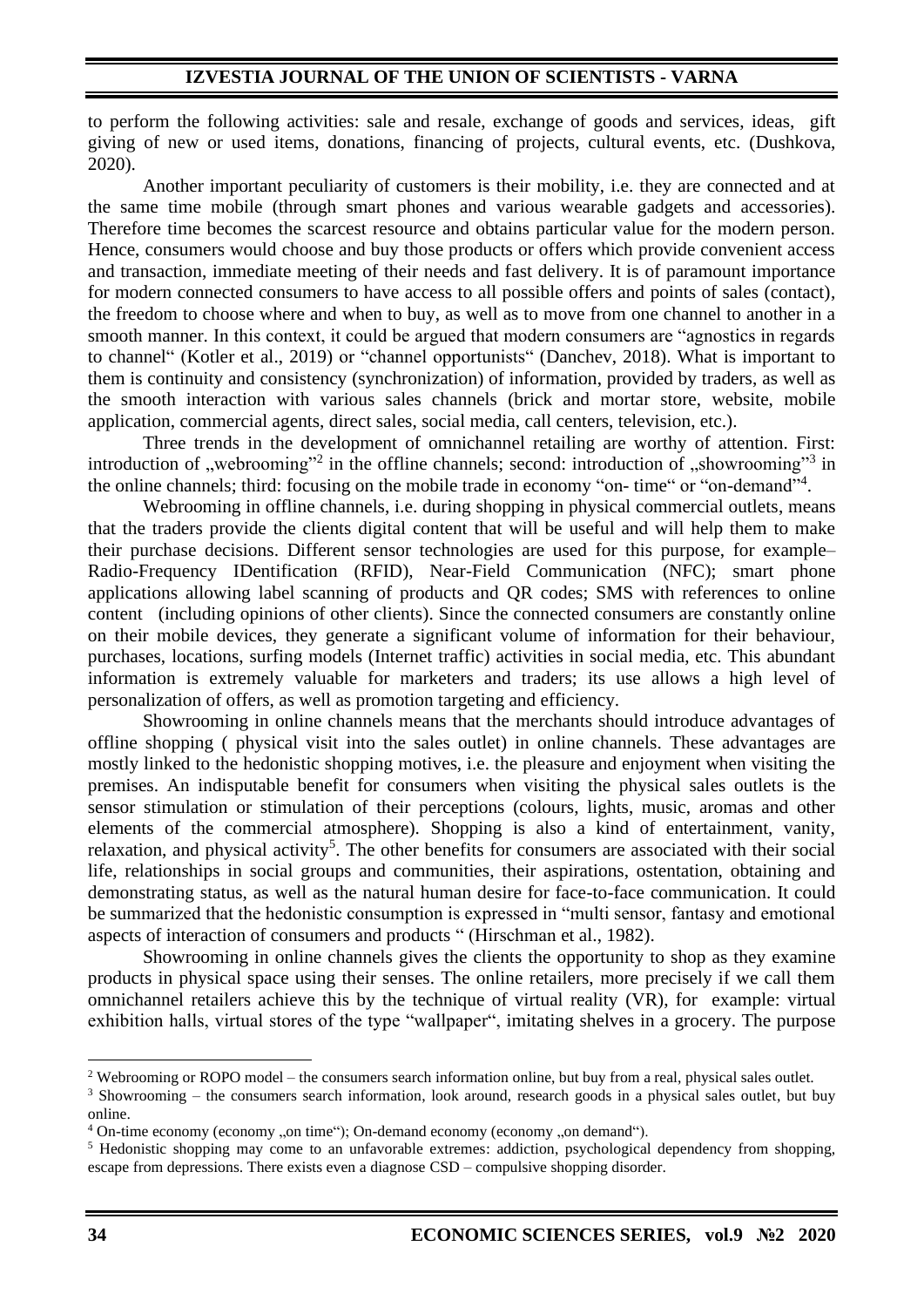of VR is to achieve more exciting and complete experience for consumers. Augmented reality (AR), is widely used, too; it broadens perception of objects through computer generated images. AR is applied mainly in beauty products (hairdos, make ups), accessories, fashion goods, real estates, household furniture (virtual interior design) etc.

The mobile commerce in the economy "on-time" or "on-demand" in global aspect is developing rapidly, so as it can be claimed that "online commerce is shifting towards mobile commerce" (Danchev, 2018). That is being entirely explicable in the context of constantly rising connectivity and mobility of modern consumers, who are not separated from their smart phones – the most convenient, closest and personal sales channel.

What does economy "on-time" or "on-demand" mean and why is mobile commerce associated with it? In the rush of the modern consumer routine, time acquires an increasingly greater value. This is true for consumers in all (or nearly all) cultures or subcultures, all social classes, all age segments (generations). There is a term "time poverty" in marketing which defines the consumer' feeling that they are increasingly under time pressure<sup>6</sup> (Solomon, 2011). Whatever product (goods and/or services) the particular retailer offers he in fact offers time and convenience. The speed of delivery turns into a very important factor for consumers when they made the purchasing decision. In the online and offline world, overloaded with abundant adverts and hype, the consumers are often confused and in difficulty to find the necessary information as well as products they need. This so called" information overload ", multiplies the importance of "time" factor for consumers and highlights its scarcity as a resource. The consumers want to obtain the product at the time whenever and wherever they want it and they want it now. These consumer requirements represent the essence of the economy "on-demand" or "on-time". Moreover, a permanent trend is emerging that consumer expectations would gradually increase. Because of that it would be more precise if we call this economy – economy "right now". Because the modern business environment is extremely competitive and dynamic and at any point in time another one could appear who would offer better, faster, cheaper and more attractive service and offer it right  $now^7$ .

It could be summarized that modern consumers are connected and mobile at the same time, and from the point of their behaviour – they are "omnichannel consumers" (Danchev, 2018). Omnichannel consumers demonstrate behaviour that combines advantages of online and offline shopping with the intention to achieve greater satisfaction, more exciting, complete and smooth consumer experience. The purpose is to integrate " the best of the two worlds: immediacy of online and the intimacy of offline channels" (Kotler et al., 2019).

How has the connectivity changed the consumer behaviour? Undoubtedly, the Internet gives new and significantly greater strength to consumers, makes them more powerful and influential than ever before not only in the sector of consumption but also in the sector of production, too. The consumers are participating more actively in the very process of product creation (project and design), since this creative individual act brings them greater satisfaction than the purchase, itself. The role of the consumers as product designers, in fact, is an act of the desire to product personalization (Euromonitor, 2018). The high level of awareness of the connected consumers generates serious advantages for them, forms self-consciousness, improves consumer expertise, gives them authority to decide the time and manner to interact with business. In this way the

<sup>&</sup>lt;sup>6</sup> The consumers' sense of "time poverty", is probably more due to their perception than to real facts. A forgotten fact is , for example, the duration of the working week at the beginning of  $20<sup>th</sup>$  c, which was 6 days 10 working hours a day.

 $7$  For the first time in 2013 the technological giant Amazon offered a service "one day delivery" in its new types of stores which offered everything – from alcohol to electrical appliances. At the same year, Amazon started to test pilotless airplanes for deliveries as they try to make the delivery to the consumer home for 30 minutes. And in 2020 , the company has already obtained a license from FFA to use drones for delivery of consignments up to 5 kg in a more sparsely populated places.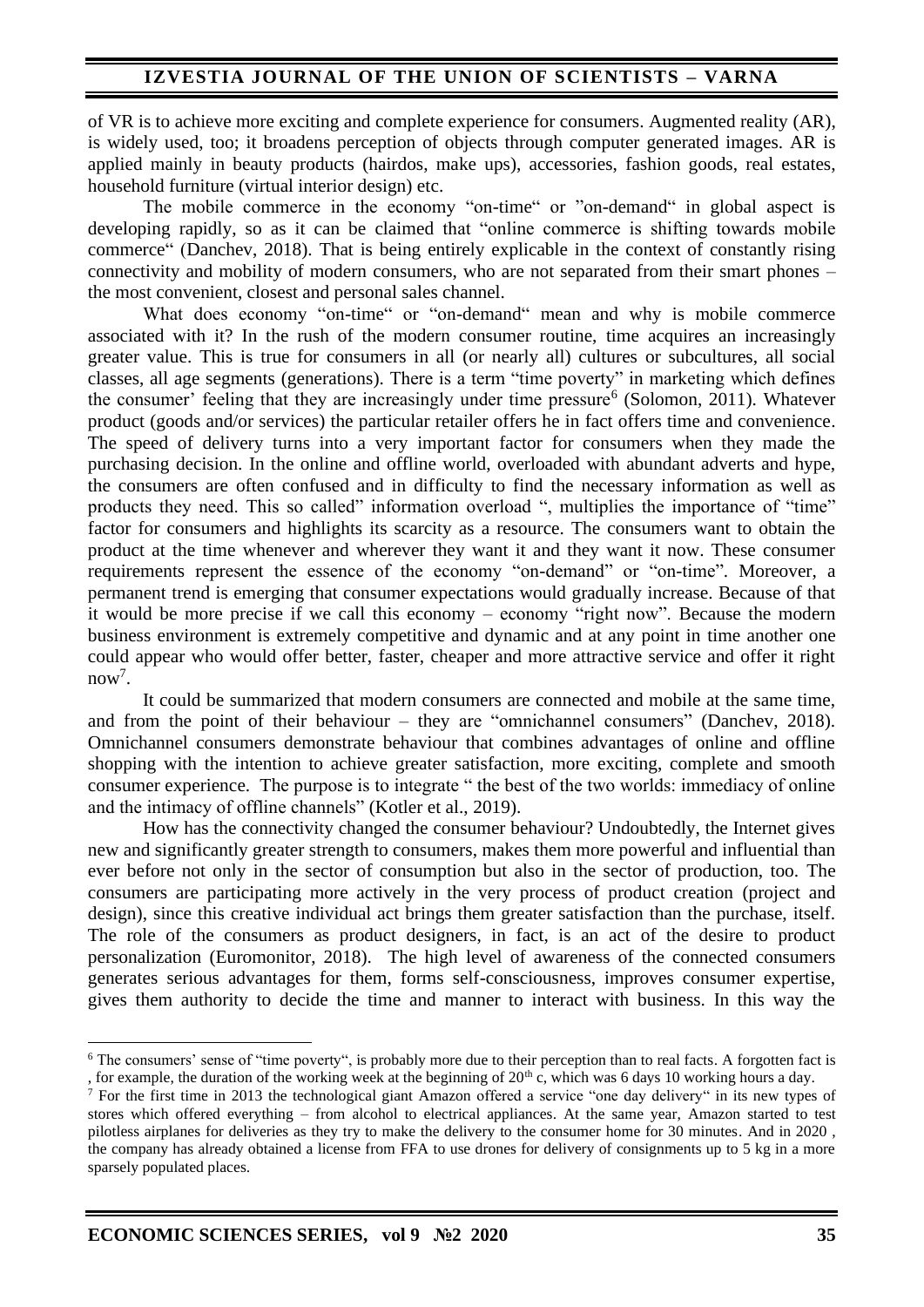consumers establish their own consumer area" (Solomon, 2011) and they are no longer only passive receivers of marketing messages. They become active and pro-active consumers of information and communication.

The greater level of awareness and expertise appears to be a constant tendency for connected consumers. It is driven by younger generations – the ones that are born digital: Y (born between the years 1980-94) and Z (born between the years 1995-2010). Young people are quick to perceive new products and technologies (they are the so called early adopters), define the trends and significantly impact older generations. The most important thing is that they change the traditional ways of life and work. They are passionate supporters of shared economy. The young generations demonstrate preferences to greater freedom and flexibility in lifestyle, denial to possessions and mainly – a desire to access not to possess (Euromonitor, 2018). They are typical consumers – activists, worried about global ecological and social issues, about charitable and voluntary campaigns, protection of consumer rights. The young people expect and insist on high level of corporate responsibility of business, in exchange of their advocacy and support in social media<sup>8</sup>. The generations Y and Z are willing to reject traditional corporative models of work and employment, and to seek freedom and independence, undertaking the entrepreneurial risk or the insecurity of self-employment.<sup>9</sup>

The listed characteristics and tendencies in the behaviour of young generations (digital natives) unambiguously give grounds to define them as the most important and "influential digital subculture" (Kotler et al., 2019). Of course, that does not mean that the older generations would not be defined as digital subcultures. The generation X (born between the years 1964-1979) is often called "digitally adapted generation". Even representatives of "Baby Boomers" generation (born between the years 1946 –1963) could be as much addicted to technologies and smart devices as the digital natives $^{10}$ .

In the 90s Michael Hauben introduced the term "netizens" which means "Internet citizens". The meaning of "netizens" has to designate people beyond geographical boundaries and age limits who are interested in and actively promote the advance of Internet (Hauben et al.,1997). The key word here is "actively" because there are plenty of Internet users who are inactive – spectators; readers of online content; those who joined social media. The real netizens ( Internet citizens) are those who contribute to its development: people who post reviews and comments (critics); people who create online content (creators); people who influence other people through their experience and life style (influencers). All of them are, namely socially connected, sharing and influencing others. Logically, they turn into "f – factors" i.e. fans, followers, friends (Kunz et al., 2011). F– factors (fens, followers, friends) play a significant role in the social media and make a key contribution in the concept of trust for connected consumers. Modern consumers look for opinion and advice in social media and trust to them more than to adverts and traders. In fact, social media are built through the links of many people with other many people on the basis of trust. The connected consumers build circles (zones) of trust around them that actually exist only in the net, but are extremely significant, because it is there where consumers seek information and advice for making a purchase decision. Demand is proactive, i.e. the consumers require that information should "go" to them. Demand is also among f-factors mostly those of them whose opinion is

<sup>8</sup> A form of consumer- activist' self-expression is the voluntary marketing, i.e. advertising (mainly in social media) on a voluntary basis of products and brands. In this way the consumer-activists manifest themselves as advocates of goodwill, giving voice to their approval and sharing their consumer experience with the certain product or brand.

<sup>&</sup>lt;sup>9</sup> According to Euromonitor, this tendency can be called "adaptive entrepreneurship". An example for similar life and work style are the so called "digital nomads" – independent young people, predominantly highly qualified professionals wandering all over the world.

 $10$  The experts on consumer behaviour at the agency Euromonitor formulate the tendency, called "age agnostic", which is a consequence of the rising life-expectancy and moving the age boundaries. People have overcome the passive attitude to ageing but they neither want to feel old nor to be perceived as such. Reaching the peak of their careers people at the age of 60- 65 have also had great financial capacity.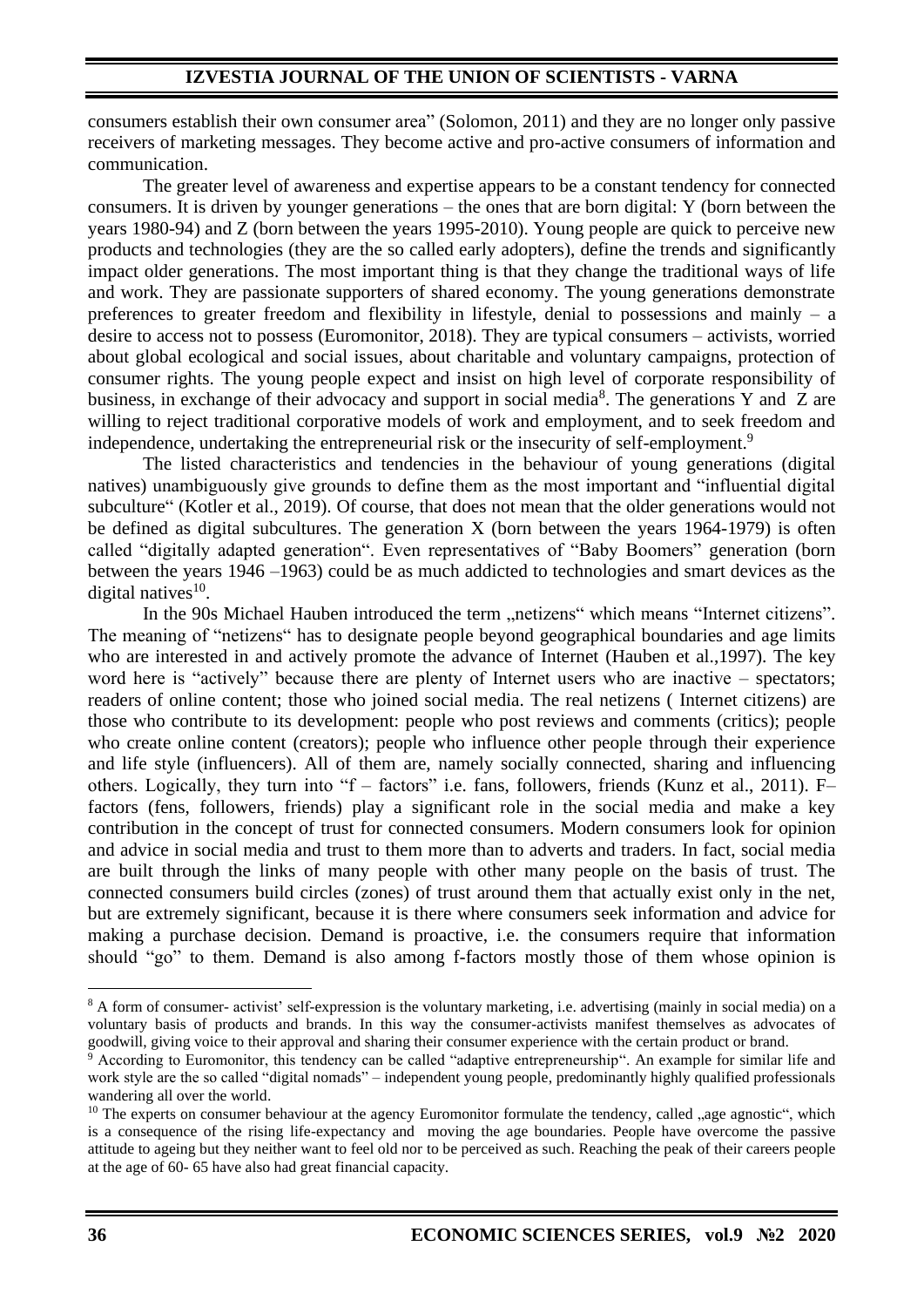valuable. In the trust zones opinions and pieces of advice are more important and influential, they are idolized.

The question why people (consumers) are present in social media and spend more time there is interesting. Because the presence in the social media gives them the sense of belonging, sympathy, social commitment, moreover – at the cost of minimum efforts, time and money. In this way the social media attract more and more consumers and become "a home away from home" (Solis, 2015). People always feel emotions, regardless of the type – positive, negative or neutral, as well as they always need to share them. Sharing is a necessity and a natural desire for socializing of each person. This is a well-known and tested arrangement in marketing which is not new but is represented in a new way. The new aspect is in the techniques, scale and speed through which the social interaction nowadays takes place including sharing and communicating between people. In the context of socio-psychological theories of consumption, it has significant social and cultural influence, it demonstrates and symbolizes who we are and who we want to be. In constructing the social reality, the consumers load the value of symbols and external exponent of their social status into products. Consumption turns into a means of self-realization and identification. Consumers no longer use goods but their symbolic meaning, their images (Chaundri et al., 2006). Therefore, in present days, sharing in social media has extremely important symbolic meaning. In the situation of increasing connectivity, the social conformism of consumers grows and they more often enter the role of social imitators. Though there exists the counterpoint tendency of conformism – the pursuit of uniqueness and individualism. Irrespective of the fact whether consumers are conformist or individualists in their consumer behaviour, they all are connected in social media. They all share life stories and consumer experience with the aim to be identified in their groups of friends, followers, as well as in broader social context – the society as a whole.

## **2. The process of decision** - **making by the connected consumers**

In modern digital economy the nature of the consumer journey ( or the nature of the process of decision making) changes. In the most synthesized aspect, the decision making process becomes more complex, more dynamic and more social. Its classical type, prepared by five basic stages (awareness of the problem, looking for information, assessment of alternatives, purchase decision and post-purchase behaviour), is no longer the same. The consumers' unlimited access to information, their connectivity in horizontal, including social environment, too, the increased consumer power and impact, the information flow in real time, all that undoubtedly, has influence. Linearity of the process of consumer decision and its stages are changing. The consistency of stages may no longer be rigidly fixed and the separate stages – to follow elliptical journey or a spiral. New opportunities are opened up for directing customers' decisions, before purchase and during purchase, as well as for impact on their experience and activity after the purchase. At first glance, personal consumer decisions in fact turn out to be social decisions by their nature. The concept of consumer loyalty is redefined and is defined mainly by the eagerness of connected consumers to recommend the product or brand.

One of the first models for decision making by the modern consumers is the one of the consultant agency McKinsey, called "The new consumer decision journey" (Edelman, 2010). According to this model, the digital consumers, as they are called by the authors of McKinsey, undergo through four stages. The first stage is considering – opportunities (alternatives) are more precisely defined and can increase or decrease depending on information and the active evaluation by consumers. The second stage is evaluation – the consumers actively and consciously evaluate the opportunities, as they search for information from relatives, traders, the brands themselves, and rivals, too. The third stage is the purchase – it is typical that the consumers often postpone the moment of purchase till last moment which gives them the chance to actively assess all alternatives, to the very end of the journey – the decision, itself. The fourth stage is experience – the greater part of consumers do online research even after the purchase. When they like the product, they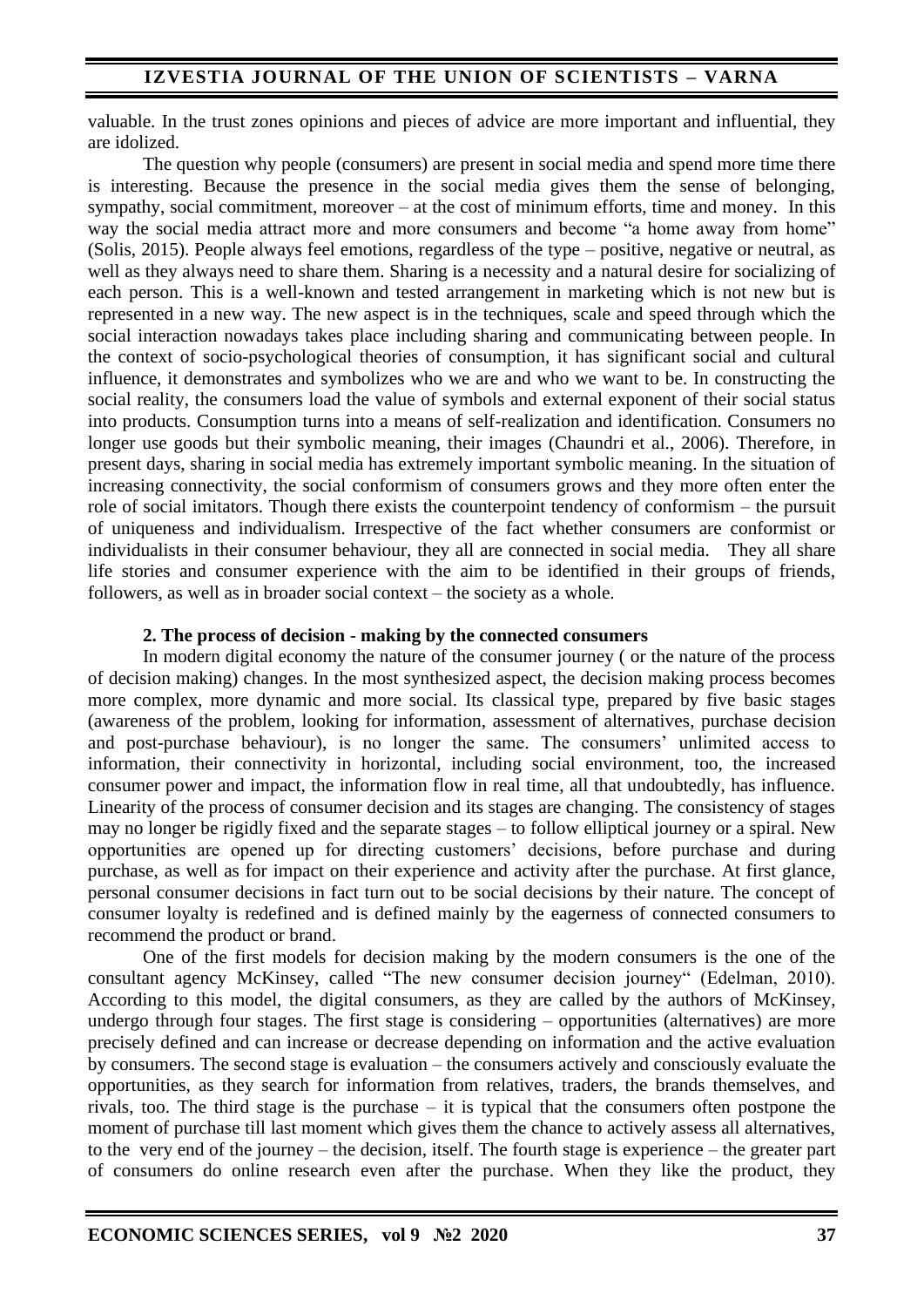recommend it actively. This recommendation turns into a serious form of advocacy in social media and online space. Active and passive proponents are differentiated: the active ones are brand loyal and persuade the rest to do the same, the passive ones are ready to change if intriguing offers appeared.

The process of evaluation in the model of the company McKinsey needs to be given greater consideration. Since the connected consumers are continuously online, they believe that information is inexhaustible and variable, and the choice of products – enormous. The consumers will apply methods for simplifying the assessment by reducing their choices to few brands only, in the same way as this is done in the classic type of decision making process. This is necessary because the choice options as well as the marketing messages, are too numerous to enter all the initial selection (also called range of consideration) and to subject them to evaluation. In contrast to classic process, the evaluation at connected consumers is carried out together with the trusted f -factors (fans, followers, friends) i.e. it is public. The greater part of the active evaluation the consumers made by the help of online reviews, word-of-mouth recommendations, and also by the help of communication in sales network i.e. offline interactions. As a result of this active joint evaluation, alterations in the initial selection of brands may arise. New alternative brands can be added to the initial selection or some of the already chosen one – may drop out<sup>11</sup>. This possibility optimizes consumers' choices.

Another model for decision making from the connected consumers is the one, which is called "A decision making cycle" developed by Brian Solis in the form of decision ellipse (Solis, 2015). By analogy with the model of the company McKinsey, the consumer journey or the process of decision making is divided into four basic stages. But these stages are a bit different in details. The first stage is formulating – this is the moment of attracting interest and attention, and the steps which the connected consumer makes to inform about the initial possibilities. The second stage is before the purchase – on the basis of the initial possibilities, the connected consumers explore in order to find new alternatives and to confirm the initial ones. This is a process of consideration but also evaluation in which the opinion and advice of trusted friends and acquaintances in social media outweigh considerably. The third stage is the purchase – at this stage the connected consumers have already made their decisions and take action to proceed. It is important to stress that after the decision has been made it is shared. Sharing in the social media is an important part of the whole process because it is linked with the self-expression of consumers. They are overflowing with emotions and feel satisfied that they have made the decision and the process is completed. The fourth stage is post purchase – at this stage the consumers immerse into the experience. They explore online in order to validate their purchase as well as to compare their experiences to those of other users in social media. The consumers can become loyal clients and active advocates of the brand if they are satisfied with the purchase and feel happy in experiencing the new item. It is important to stress that the connected consumers share their experiences during and after the purchase within the decision cycle. Another peculiarity of connected consumers which is highlighted in Solis model has significant importance – consumer loyalty. It becomes the function of their experiences during the process of decision making, the pleasure, the brand experience and the other positive emotions as a result of the purchase.

The third model that will be studied, can be called "The consumer' journey through the five As" and is offered by Philip Kotler, Kartajaya and Sitiawan. The five As mean: aware, appeal, ask , act and advocate. In that way the five stages of the consumer journey (Kotler et al., 2019) are formed.

 $11$  According to research of the company McKinsey, the connected consumers who would like to buy a computer add to their initial selection of 1,7 brands one additional. In other words, if the initial selection of nearly two alternative brands for a computer increases with one more, it means that, thanks to the mutual evaluation in social media the selection opportunities have risen with 50%. When choosing a car, 2.2 brands more are added to the initial 3.8 ones.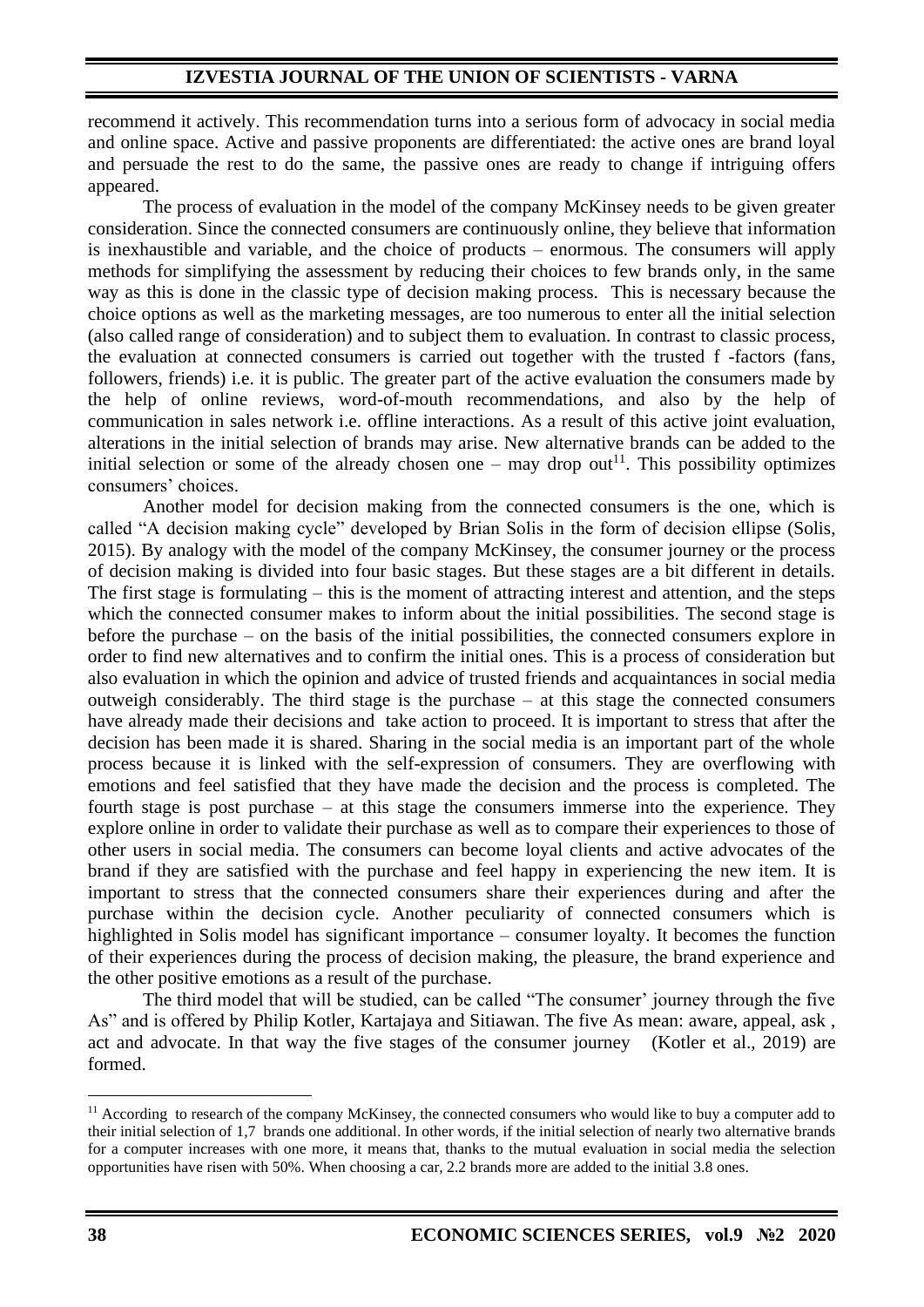## **IZVESTIA JOURNAL OF THE UNION OF SCIENTISTS – VARNA**

At the first stage – awareness, the consumers are passively exposed to the various impacts including their own past experiences, marketing messages, and the opinions of others (word of mouth advertising). As a result of multiple passive impacts, the consumer makes a long list of alternatives (brands). This is the entrance to the whole consumer journey.

At the second stage – attraction, the consumer refines all messages and makes a short list of alternatives (brands) which attract him. The initial brand attraction is influenced by the community around the connected consumer. Memorable and highlighted brands, the ones with strong competitive positions have better chances to be included in the consumers' short list.

At the third stage – asking, the consumers actively explore brands which attract them. For this purpose they ask their  $f -$  factors, the manufacturers and traders themselves, search online reviews, do showrooming and even try the products in the stores. This stage becomes complicated by the inevitable integration of offline and online channels, characteristic for omnichannel consumers. They could "ask" i.e. to demand more information from numerous channels. That is the reason why the companies and their brands are desirable to be present at least in the most popular offline and online channels. It should be stressed that at this stage the consumer journey changes from individual to social. This alteration is extremely essential. The purchase decision will be made on the basis of the whole range of opinions, conversations, pieces of advice, recommendations which are "spoken" with the rest. The brands which attract the consumer need to be confirmed and supported by the rest – friends, fens, etc.

The fourth stage is the activity when the consumer makes the decision, supported by additional information gathered as a result of asking. Here, for the first time the consumer interacts at a deeper level with the product through consumption and utilization. The relationships between consumer and trader do not end with the product purchase, they continue at the stage of after sales service, too. The entire consumer experience with the product (brand) should be positive, satisfactory and even admirable.

At the last, fifth stage – advocacy, the consumer can develop strong loyalty, which is not only limited to brand loyalty and repeated purchases but to the act of consumer brand recommendation to other consumers. There exist two types of advocates: active and passive. The active ones are spontaneous in their advocacy, they are a source of positive information and "word of mouth" advertisement. They do that voluntarily, without the request of anyone. The passive advocates are more popular. They are latent, i.e. hidden supporters who if we want them to demonstrate their skills have to be challenged by the rest, precise circumstances or an enquiry.

The described consumer journey through the "five As" is not always direct and does not follow rigidly this fixed sequence. For example, it is possible for consumers to omit some stages $^{12}$ . If any consumer is impulsive an impatient he/she can omit the asking stage and act, i.e. to make the purchase decision, only on the basis of initial awareness and attraction. The journey can have a spiraling shape, with returns to previous stages. For that reason the number of considered alternatives (brands) on the whole consumer journey could change on all five stages. The time spent by the consumers at the separate stages, as well as at the whole journey depends on the product category, the consumer commitment to the purchase (strong or weak), the consumption situation and some unexpected factors. The model "The consumer journey through the five As" is principally applicable for describing the consumer behaviour in all product categories and in all sectors. This makes the comparison between the processes of decision making for different products possible.

In conclusion, the examined three models of the decision-making process made by the connected consumers do not differ significantly from each other. They demonstrate the exceptional

 $12$  The loyal brand advocates may not be buyers. That means that they omit the activity stage and directly enter the stage of recommendation. A good example for this are the numerous supporters and advocates of "Tesla" brand who are in fact non- buyers.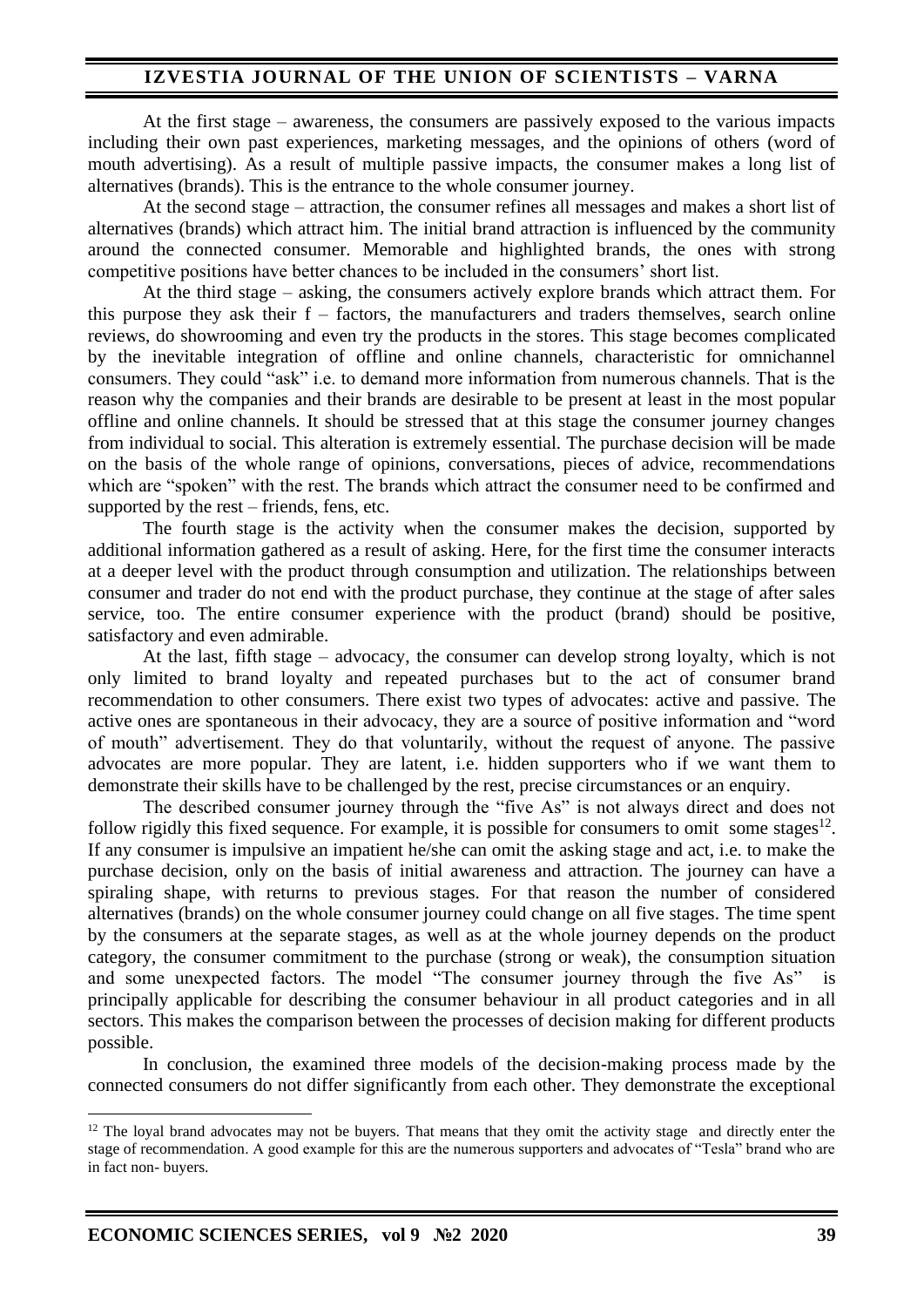# **IZVESTIA JOURNAL OF THE UNION OF SCIENTISTS - VARNA**

role of consumer connectivity at the separate stages of the decision-making process. Moving through this process the consumers build relations of the type "ask and recommend" (Kotler et al., 2019). These models illustrate and summarize a more social, more dynamic and omnichannel model of the connected consumer journey in the modern digital environment.

### **3. Challenges and problems connected with digitalization**

Digitalization and all connected innovations, according to the Organization for Economic Cooperation and Development (OECD), can ensure sustainable prosperity to the human civilization . That is undisputable. But the development of digital technology beyond recognition as well as the convergence between them could lead to negative and destructive consequences. The process is not unequivocal, on the contrary – it is controversial and multi-layered. Some people find the development of the digital technologies exciting, inspiring, optimizing the routine human activity, including work and consumption. For other people – it is a real threat, concern, stress and psychological barrier. There is a third group of people, who are inspiring, worried and scared at the same time.

The reverse, unfavorable side of digitalization and technologies has numerous variable faces which could be summarized in some basic strands.

*Firstly*. Negative impact on labour market, therefore on the basic macroeconomic indicators, such as employment and unemployment. In particular: loss of employment in low-skilled and routine positions and jobs; structural unemployment; non-standard forms of employment; "gig" economy (random, short-term employment) etc. In this aspect digitalization can be defined as indirect, ancillary source of poverty and social stratification.

*Secondly.* Digital divide, i.e. inequality concerning the access to digital technologies, including infrastructure and technical devices. It is manifested in different cross-sections and scales – global, regional and national: social and ethnic groups, or subcultures; generations, or age subcultures; professional guilds, etc. Nowadays, may be, this is the most significant social division in the world.

*Thirdly.* The growing gap between technologies and innovations, on one side, and humans on the other side, specifically – their psychological and cognitive abilities. The challenge of finding the optimal balance between the technical capabilities of devices and consumer comfort is a serious one, because man would always be the one who underperforms. The trend is that the comfort of using the technologies would grow, and at the same time, the set of activities which consumers can carry out together digitally, but separated physically would increase, too.

*Fourthly*. Violation of people's personal space and privacy. The reasonable risk, perceived as serious by consumers, which is linked to the access to their personal data and the ensuing issues such as protection of personal data, their theft and abuse can be added to this problem, too. This is one of the most significant factors which can be defined as dissuasive and counteracting factors for the development of electronic and omnichannel commerce. In fact, this is a psychological risk, perceived by consumers as fear of entering one's personal space.

*Fifthly*. Manipulation of information on Internet. The possibilities and, rather the risks are numerous in this aspect. The manipulation concerning the information design – first as images and photos, and second – as text is very popular. The design is extremely important, because the way of facts representation including the technical components (font, size, colours) influences consumer choice. Another type of consumer manipulation is using incorrect techniques in Internet, mainly emails (malicious, fraudulent) and unwanted advertising. These manipulations can be characterized as an expression of information "violence". The social media could also be used for manipulating consumer behaviour by distribution like avalanche of fake news, disinformations, defamations, rumours.

*Sixthly*. Negative psychological and emotional consequences on people, expressed in difficult social contacts in physical environment or "face-to-face". The negative influence is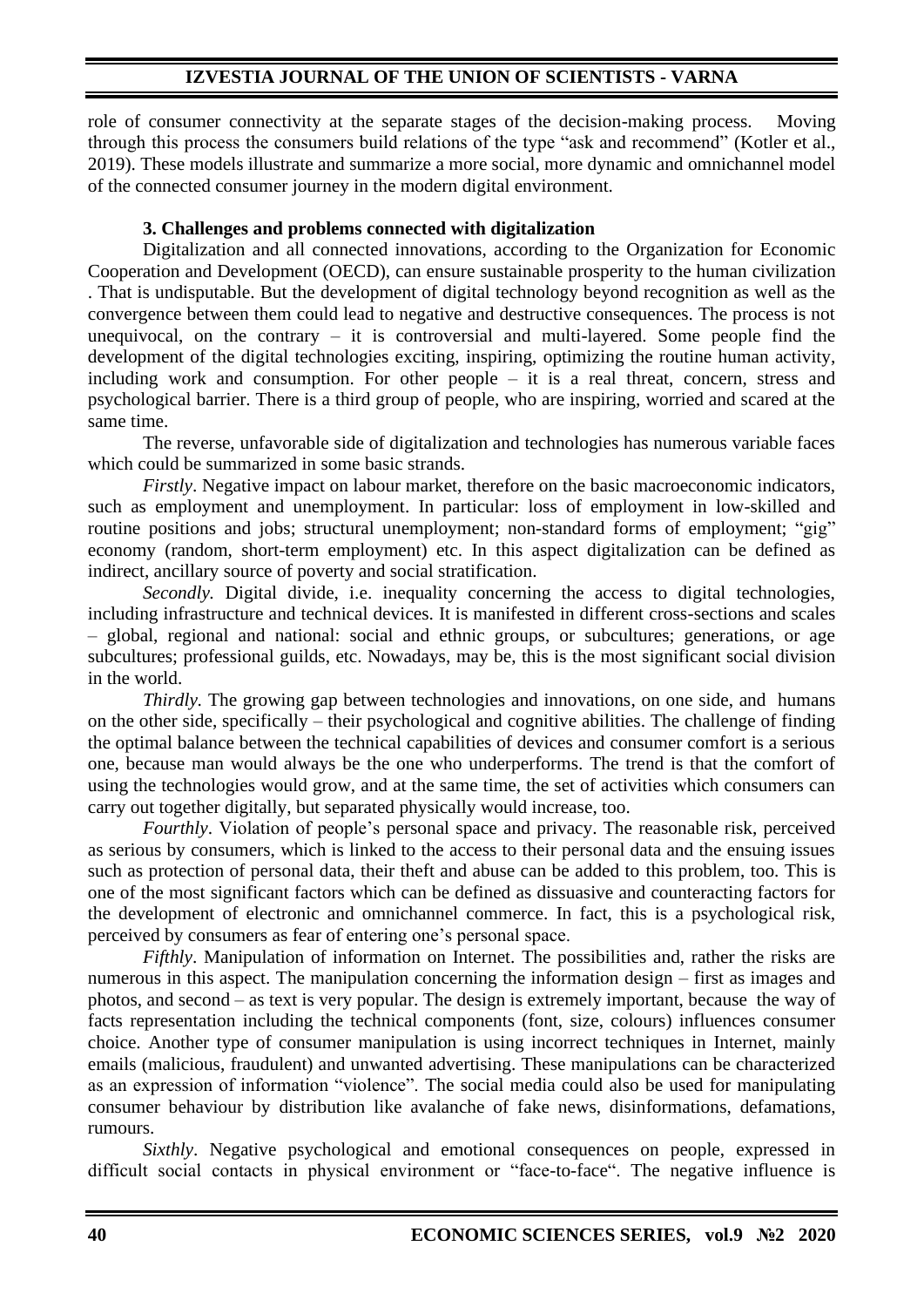particularly serious on people who are introverts; they become more withdrawn and asocial. Another negative psychological consequence from the excessive immersion into the digital environment is the loss of the sense of empathy.

*Seventhly*. Negative psychological influence on children and young people leading to computer addiction. The problem is extremely serious. An evidence for this is the fact that in 2003 this type of addiction is recognized by the World Health Organization (WHO) as a disease condition such as drug and alcohol addictions. A negative severe effect of computer games in young children is the loss of the sense of reality. It can be viewed mainly in "Alpha" generation – the children born after 2010 who grow physically and psychologically surrounded continuously by smart phones, tablets, and all kinds of screens.

*Eighthly.* Moral and ethical problems linked to technological innovations, mainly the artificial intelligence (AI). For example: psychological barriers of consumers as well as company employees; fright of self-development and hostility of the artificial intelligence. In the moral and ethical context the problems can be raised connected with robotization of industries, including threat from the intensive rise of robotized job positions. In other words, the artificial intelligence and robotization have certain social price which has to be paid by someone.

All the above mentioned "dark" sides, i.e. unfavorable and negative effects of digitalization and the new technologies are not reasons for scepticism. They eloquently demonstrate how complicated, varied, colorful, dynamic, insecure and turbulent the world around us is. They signal that we have to be careful about the future development and application of digital technologies in the context of their direction towards achieving the best possible results. In the contemporary conditions it is absolutely necessary to report that "innovations are complicated social processes and should not be taken for granted at any cost" (Ribov, 2019).

### **Conclusion**

In today's digital era we all have witnessed the exceptional dynamism in the social, economic, cultural and political processes in society. We are, also witnessing unprecedented crisis in global scale with a lot of unknown things but mostly two basic heavy forms of manifestation– economic crisis (recession) and health crisis (pandemic). Likewise, digitalization and other technological innovations, the convergence of different technologies, as well as the rapid growth of these technologies, have both sustainable positive and negative impact on society. Regardless of this, the process of development and advancement of information and communication technologies (ICT) is irreversible, and digitalization constantly and dramatically changes the social and business environment. These changes are to a certain extent evolutionary, as well as revolutionary. A new era in marketing is created – Marketing 4.0, in commerce – Commerce 4.0, in consumer behaviour as well as in the process of purchase decision-making.

The modern consumers become more complex and unpredictable in their behaviour, increasingly more mobile and more connected, even hyperconnected in social media. The level of their awareness and expertise is continuously rising. They demonstrate omnichannel behaviour which combines the advantages of online and offline shopping with the aim to obtain greater satisfaction, more exciting and smooth consumer experience. For the connected consumers shopping turns into social activity, symbolic act and shared experience. As a result the process of making a purchase decision becomes more complex, more dynamic and more social.

#### **References**

- 1. Bowles, S. (2011) *Mikroekonomika. Povedeniye, instituty, evolyutsiya*. Moskva: Delo, pp.92.
- 2. Chaundri, H.,S.Majumdar (2006) Of Diamonds and Desires, Understanding Conspicuous Consumption from a Contemporary Marketing Perspective. *Academy of Marketing Science Review,* volume 11, Springer, New York, pp 4.